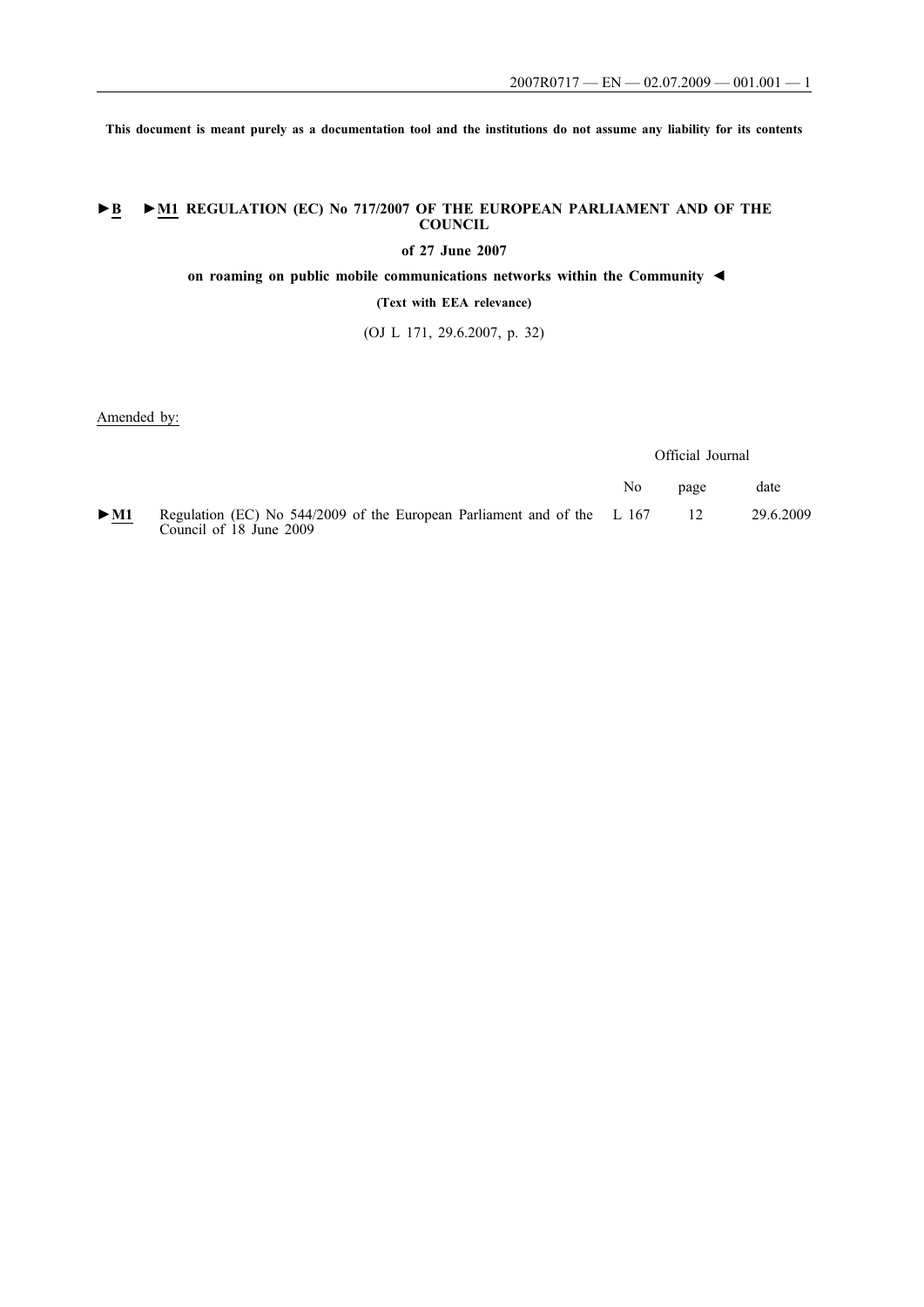**▼B ▼M1**

### **REGULATION (EC) No 717/2007 OF THE EUROPEAN PARLIAMENT AND OF THE COUNCIL**

#### **of 27 June 2007**

### **on roaming on public mobile communications networks within the Community**

#### **(Text with EEA relevance)**

## **▼B**

THE EUROPEAN PARLIAMENT AND THE COUNCIL OF THE EUROPEAN UNION,

Having regard to the Treaty establishing the European Community, and in particular Article 95 thereof,

Having regard to the proposal from the Commission,

Having regard to the opinion of the European Economic and Social Committee (1),

Having consulted the Committee of the Regions,

Acting in accordance with the procedure laid down in Article 251 of the Treaty  $(2)$ ,

Whereas:

- (1) The high level of the prices payable by users of public mobile telephone networks, such as students, business travellers and tourists, when using their mobile telephones when travelling abroad within the Community is a matter of concern for national regulatory authorities, as well as for consumers and the Community institutions. The excessive retail charges are resulting from high wholesale charges levied by the foreign host network operator and also, in many cases, from high retail mark-ups charged by the customer's own network operator. Reductions in wholesale charges are often not passed on to the retail customer. Although some operators have recently introduced tariff schemes that offer customers more favourable conditions and lower prices, there is still evidence that the relationship between costs and prices is not such as would prevail in fully competitive markets.
- (2) The creation of a European social, educational and cultural area based on the mobility of individuals should facilitate communication between people in order to build a real 'Europe for Citizens'.
- (3) Directive 2002/19/EC of the European Parliament and of the Council of 7 March 2002 on access to, and interconnection of, electronic communications networks and associated facilities (Access Directive) (3), Directive 2002/20/EC of the European Parliament and of the Council of 7 March 2002 on the authorisation of electronic communications networks and services (Authorisation Directive) (4), Directive  $2002/21/EC$  of the European Parliament and of the Council of 7 March 2002 on a common regulatory framework for electronic communications networks and services (Framework Directive) (5), Directive 2002/22/EC of the European Parliament and of the Council of 7 March 2002 on universal service and users' rights relating to electronic communications networks and services (Universal Service Directive) (<sup>6</sup>) and Directive 2002/58/EC of the

<sup>(1)</sup> OJ C 324, 30.12.2006, p. 42.

 $(2)$  Opinion of the European Parliament of 23 May 2007 (not yet published in the Official Journal) and Council Decision of 25 June 2007.

<sup>(3)</sup> OJ L 108, 24.4.2002, p. 7.

<sup>(4)</sup> OJ L 108, 24.4.2002, p. 21.

 $(5)$  OJ L 108, 24.4.2002, p. 33.

<sup>(6)</sup> OJ L 108, 24.4.2002, p. 51.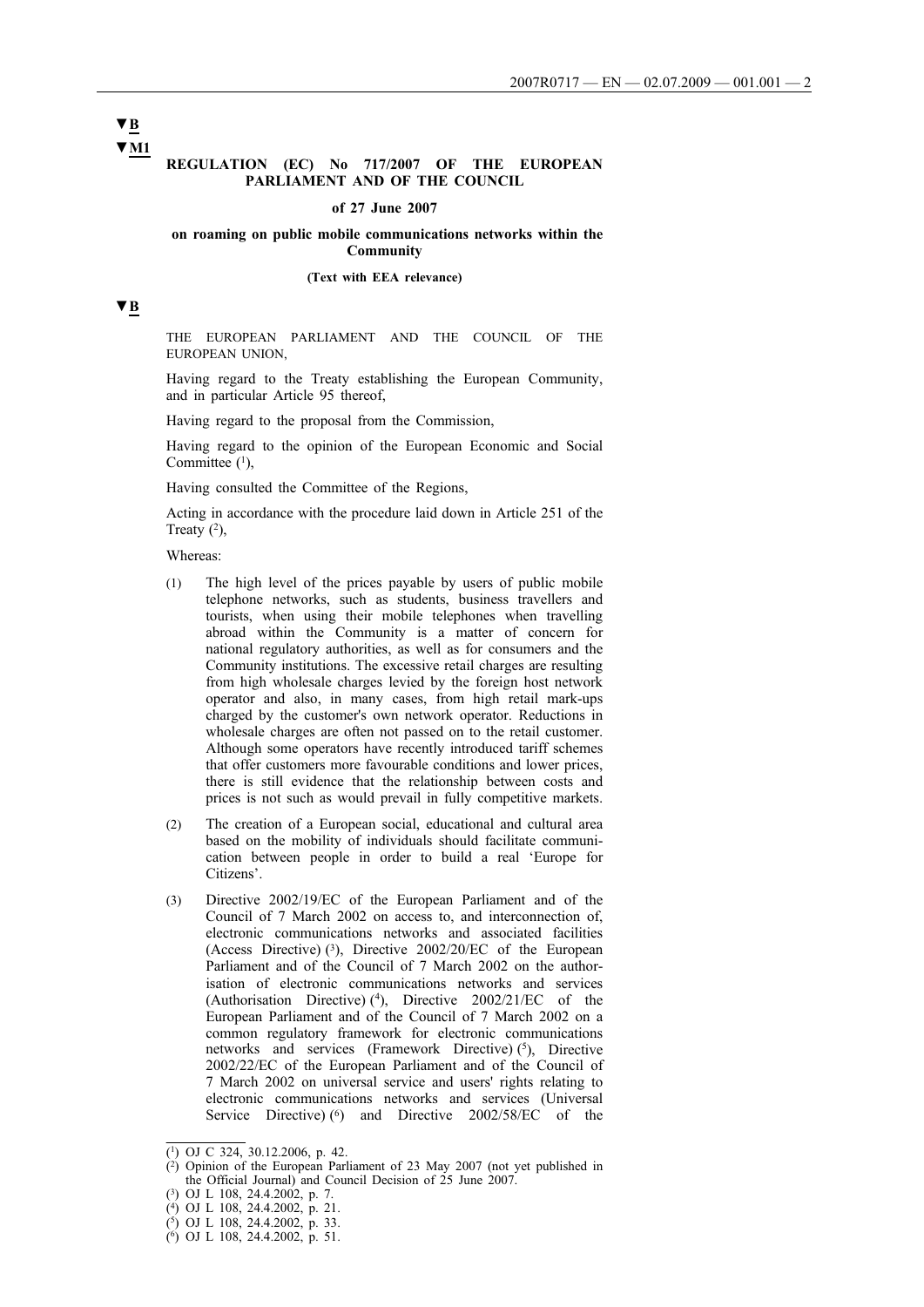European Parliament and of the Council of 12 July 2002 concerning the processing of personal data and the protection of privacy in the electronic communications sector (Directive on privacy and electronic communications) $(1)$  (hereinafter together referred to as 'the 2002 regulatory framework for electronic communications') aim to create an internal market for electronic communications within the Community while ensuring a high level of consumer protection through enhanced competition.

- (4) This Regulation is not an isolated measure, but complements and supports, insofar as Community-wide roaming is concerned, the rules provided for by the 2002 regulatory framework for electronic communications. That framework has not provided national regulatory authorities with sufficient tools to take effective and decisive action with regard to the pricing of roaming services within the Community and thus fails to ensure the smooth functioning of the internal market for roaming services. This Regulation is an appropriate means of correcting this situation.
- (5) The 2002 regulatory framework for electronic communications draws on the principle that ex ante regulatory obligations should only be imposed where there is not effective competition, providing for a process of periodic market analysis and review of obligations by national regulatory authorities, leading to the imposition of ex ante obligations on operators designated as having significant market power. The elements constituting this process include the definition of relevant markets in accordance with the Commission's Recommendation  $(2)$  on relevant product and service markets within the electronic communications sector susceptible to ex ante regulation in accordance with Directive 2002/21/EC (hereinafter referred to as 'the Recommendation'), the analysis of the defined markets in accordance with the Commission's guidelines on market analysis and the assessment of significant market power under the Community regulatory framework for electronic communications networks and services  $(3)$ , the designation of operators with significant market power and the imposition of ex ante obligations on operators so designated.
- (6) The Recommendation identifies as a relevant market susceptible to ex ante regulation the wholesale national market for international roaming on public mobile networks. However, the work undertaken by the national regulatory authorities (both individually and within the European Regulators Group) in analysing the wholesale national markets for international roaming has demonstrated that it has not yet been possible for a national regulatory authority to address effectively the high level of wholesale Community-wide roaming charges because of the difficulty in identifying undertakings with significant market power in view of the specific circumstances of international roaming, including its cross-border nature.
- (7) As regards the retail provision of international roaming services, the Recommendation does not identify any retail market for international roaming as a relevant market, owing among other things to the fact that international roaming services at retail level are not purchased independently but constitute only one element of a broader retail package purchased by customers from their home provider.
- (8) In addition, the national regulatory authorities responsible for safeguarding and promoting the interests of mobile customers

<sup>(1)</sup> OJ L 201, 31.7.2002, p. 37. Directive as amended by Directive 2006/24/EC (OJ L 105, 13.4.2006, p. 54).

<sup>(2)</sup> OJ L 114, 8.5.2003, p. 45.

<sup>(3)</sup> OJ C 165, 11.7.2002, p. 6.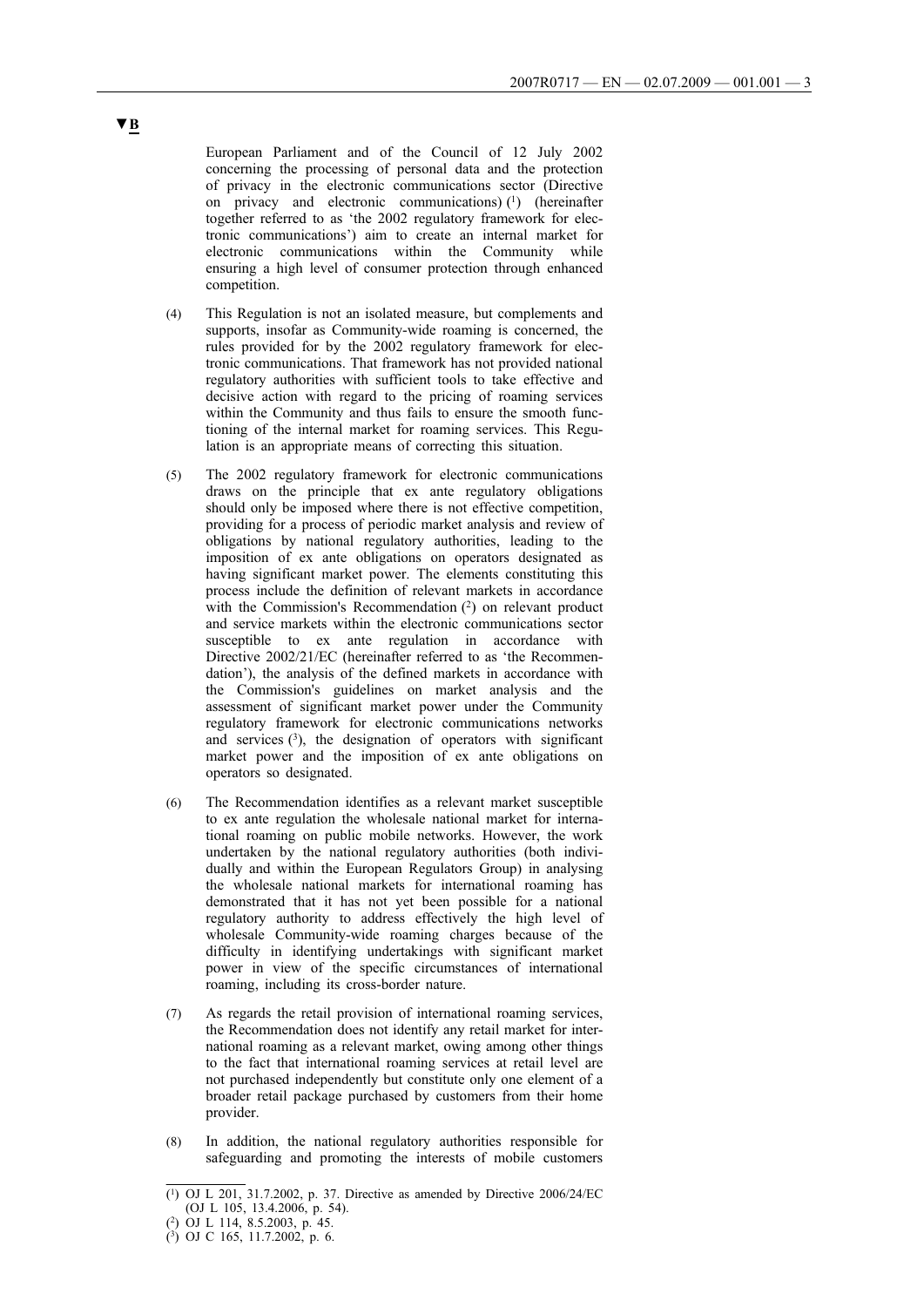normally resident within their territory are not able to control the behaviour of the operators of the visited network, situated in other Member States, on whom those customers depend when using international roaming services. This obstacle could also diminish the effectiveness of measures taken by Member States based on their residual competence to adopt consumer protection rules.

- (9) Accordingly, there is pressure for Member States to take measures to address the level of international roaming charges, but the mechanism for ex ante regulatory intervention by national regulatory authorities provided by the 2002 regulatory framework for electronic communications has not proved sufficient to enable those authorities to act decisively in the consumers' interest in this specific area.
- (10) Furthermore, the European Parliament resolution on European electronic communications regulation and markets 2004 (1) called on the Commission to develop new initiatives to reduce the high costs of cross-border mobile telephone traffic, while the European Council of 23 and 24 March 2006 concluded that focused, effective and integrated information and communication technology (ICT) policies both at European and national level are essential to achieving the renewed Lisbon Strategy's goals of economic growth and productivity and noted in this context the importance for competitiveness of reducing roaming charges.
- (11) The 2002 regulatory framework for electronic communications, on the basis of considerations apparent at that time, was aimed at removing all barriers to trade between Member States in the area that it harmonised, inter alia, measures which affect roaming charges. However, this should not prevent the adaptation of harmonised rules in step with other considerations in order to find the most effective means of achieving a high level of consumer protection whilst improving the conditions for the functioning of the internal market.
- (12) The 2002 regulatory framework for electronic communications, in particular the Framework Directive, should therefore be amended to allow for a departure from the rules otherwise applicable, namely that prices for service offerings should be determined by commercial agreement in the absence of significant market power, and to thereby accommodate the introduction of complementary regulatory obligations which reflect the specific characteristics of Community-wide roaming services.
- (13) The retail and wholesale roaming markets exhibit unique characteristics which justify exceptional measures which go beyond the mechanisms otherwise available under the 2002 regulatory framework for electronic communications.
- (14) Regulatory obligations should be imposed at both retail and wholesale level to protect the interests of roaming customers, since experience has shown that reductions in wholesale prices for Community-wide roaming services may not be reflected in lower retail prices for roaming owing to the absence of incentives for this to happen. On the other hand, action to reduce the level of retail prices without addressing the level of the wholesale costs associated with the provision of these services could risk disrupting the orderly functioning of the Community-wide roaming market.
- (15) These regulatory obligations should take effect as soon as possible, while providing the operators concerned with a reasonable period to adapt their prices and service offerings to ensure compliance, and apply directly in all Member States.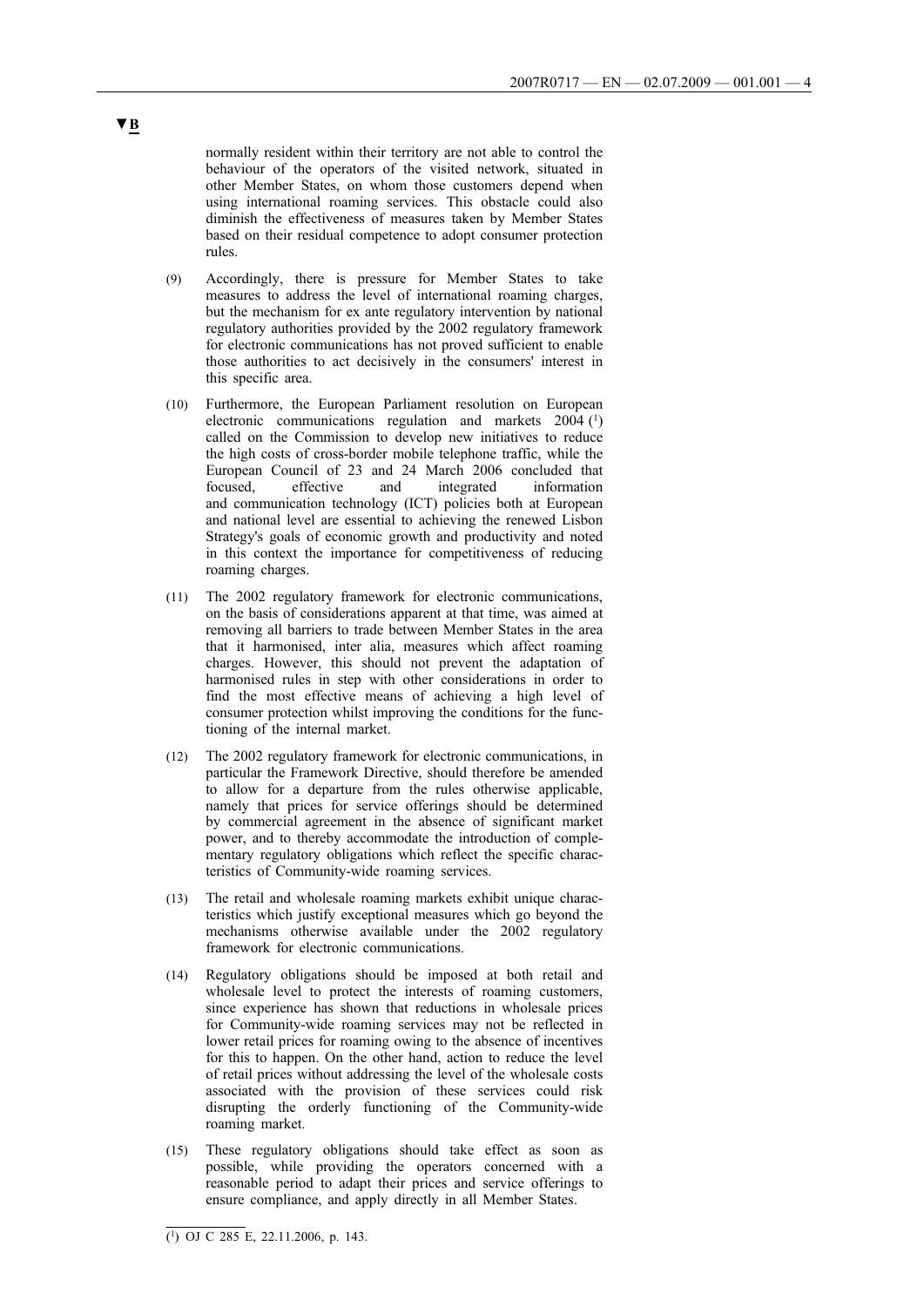- (16) A common approach should be employed for ensuring that users of terrestrial public mobile telephone networks when travelling within the Community do not pay excessive prices for Community-wide roaming services when making or receiving voice calls, thereby achieving a high level of consumer protection while safeguarding competition between mobile operators and preserving both incentives for innovation and consumer choice. In view of the cross-border nature of the services concerned, this common approach is needed so that mobile operators can operate within a single coherent regulatory framework based on objectively established criteria.
- (17) The most effective and proportionate approach to regulating the level of prices for making and receiving intra-Community roaming calls is the setting at Community level of a maximum average per-minute charge at wholesale level and the limiting of charges at retail level through the introduction of a Eurotariff. The average wholesale charge should apply between any pair of operators within the Community over a specified period.
- (18) The Eurotariff should be set at a level which guarantees a sufficient margin to operators and encourages competitive roaming offerings at lower rates. Operators should actively offer a Eurotariff to all their roaming customers, free of charge, and in a clear and transparent manner.
- (19) This regulatory approach should ensure that retail charges for Community-wide roaming provide a more reasonable reflection of the underlying costs involved in the provision of the service than has been the case. The maximum Eurotariff that may be offered to roaming customers should therefore reflect a reasonable margin over the wholesale cost of providing a roaming service, whilst allowing operators the freedom to compete by differentiating their offerings and adapting their pricing structures to market conditions and consumer preferences. This regulatory approach should not apply to value added services.
- (20) This regulatory approach should be simple to implement and monitor in order to minimise the administrative burden both for the operators which are affected by its requirements and for the national regulatory authorities charged with its supervision and enforcement. It should also be transparent and immediately understandable to all mobile customers within the Community. Furthermore it should provide certainty and predictability to operators providing wholesale and retail roaming services. The level in monetary terms of the maximum per-minute charges at wholesale and retail level should therefore be specified in this Regulation.
- (21) The maximum average per-minute charge at wholesale level so specified should take account of the different elements involved in the making of a Community-wide roaming call, in particular the cost of originating and terminating calls over mobile networks and including overheads, signalling and transit. The most appropriate benchmark for call origination and for call termination is the average mobile termination rate for mobile network operators in the Community, based on information provided by the national regulatory authorities and published by the Commission. The maximum average per-minute charge established by this Regulation should therefore be determined taking into account the average mobile termination rate, which offers a benchmark for the costs involved. The maximum average per-minute charge at wholesale level should decrease annually to take account of reductions in mobile termination rates imposed by national regulatory authorities from time to time.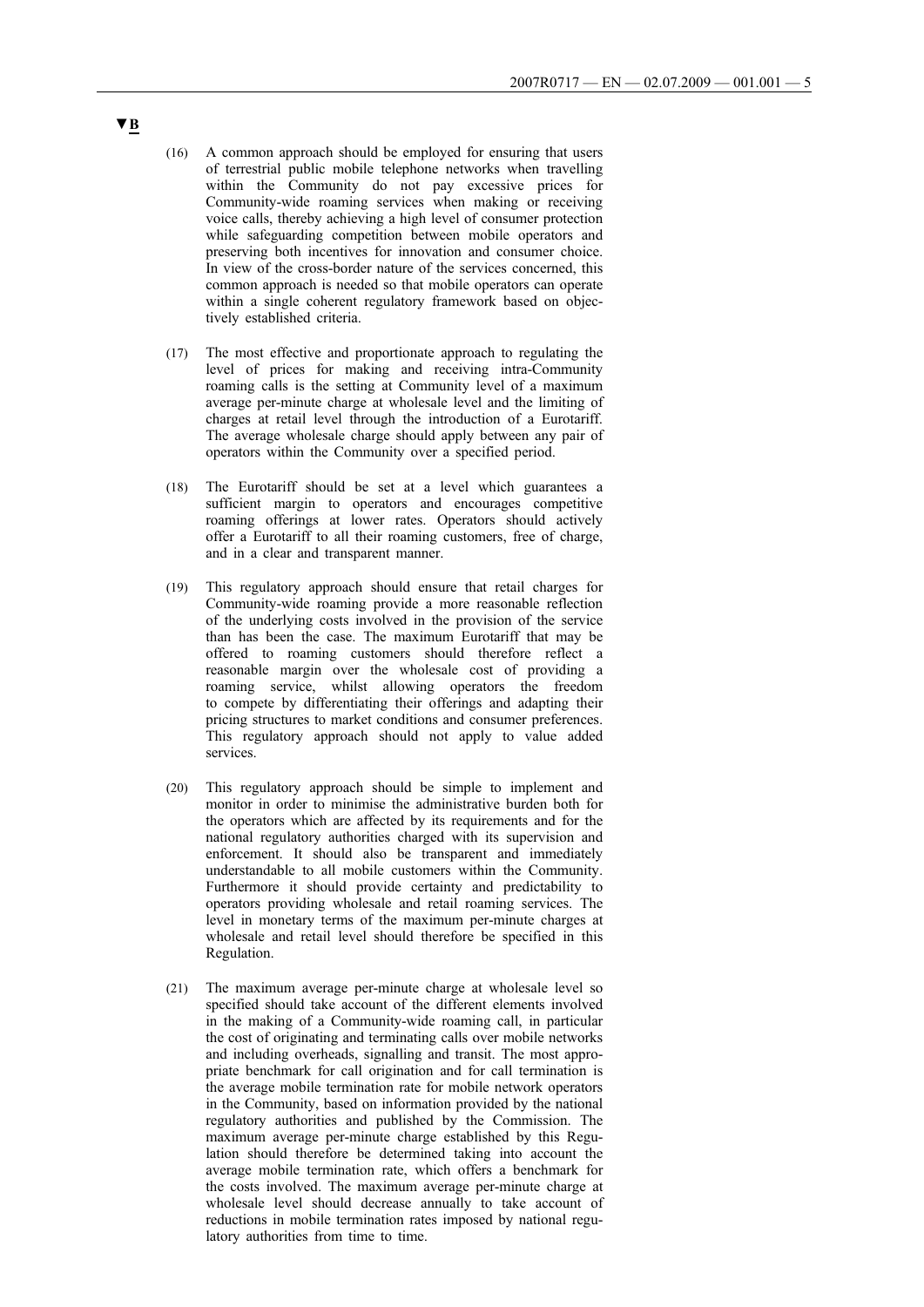- (22) The Eurotariff applicable at retail level should provide roaming customers with the assurance that they will not be charged an excessive price when making or receiving a regulated roaming call, whilst leaving the home operators sufficient margin to differentiate the products they offer to customers.
- (23) All consumers should have the option of choosing without additional charges or preconditions a simple roaming tariff which will not exceed regulated rates. A reasonable margin between wholesale costs and retail prices should ensure that operators cover all their specific roaming costs at retail level including appropriate shares of marketing costs and handset subsidies and are left with an adequate residual to yield a reasonable return. A Eurotariff is an appropriate means to provide both the consumer with protection and the operator with flexibility. In line with the wholesale level the maximum levels of the Eurotariff should decrease annually.
- (24) New roaming customers should be fully informed of the range of tariffs that exist for roaming within the Community, including the tariffs which are compliant with the Eurotariff. Existing roaming customers should be given the opportunity to choose a new tariff compliant with the Eurotariff or any other roaming tariff within a certain time frame. For existing roaming customers who have not made their choice within this time frame, it is appropriate to distinguish between those who had already opted for a specific roaming tariff or package before the entry into force of this Regulation and those who had not. The latter should be automatically accorded a tariff that complies with this Regulation. Roaming customers who already benefit from specific roaming tariffs or packages which suit their individual requirements and which they have chosen on that basis should remain on their previously selected tariff or package if, after having been reminded of their current tariff conditions, they fail to express a choice within the relevant time period. Such specific roaming tariffs or packages could include, for example, roaming flat-rates, non-public tariffs, tariffs with additional fixed roaming charges, tariffs with per-minute charges lower than the maximum Eurotariff or tariffs with set-up charges.
- (25) Providers of retail Community-wide roaming services should have a period within which to adjust their prices to comply with the limits laid down in this Regulation.
- (26) Similarly, providers of wholesale Community-wide roaming services should have an adaptation period to comply with the limits laid down in this Regulation.
- (27) Since this Regulation provides that the Directives making up the 2002 regulatory framework for electronic communications are without prejudice to any specific measure adopted for the regulation of Community-wide roaming charges for mobile voice telephony calls, and since providers of Community-wide roaming services may be required by this Regulation to make changes to their retail roaming tariffs in order to comply with the requirements of this Regulation, such changes should not trigger for mobile customers any right under national laws transposing the 2002 regulatory framework for electronic communications to withdraw from their contracts.
- (28) This Regulation should not prejudice innovative offers to consumers which are more advantageous than the maximum Eurotariff as defined in this Regulation, but rather should encourage innovative offers to roaming customers at lower rates. This Regulation does not require roaming charges to be reintroduced in cases where they have been abolished altogether, nor does it require existing roaming charges to be increased to the level of the limits set out in this Regulation.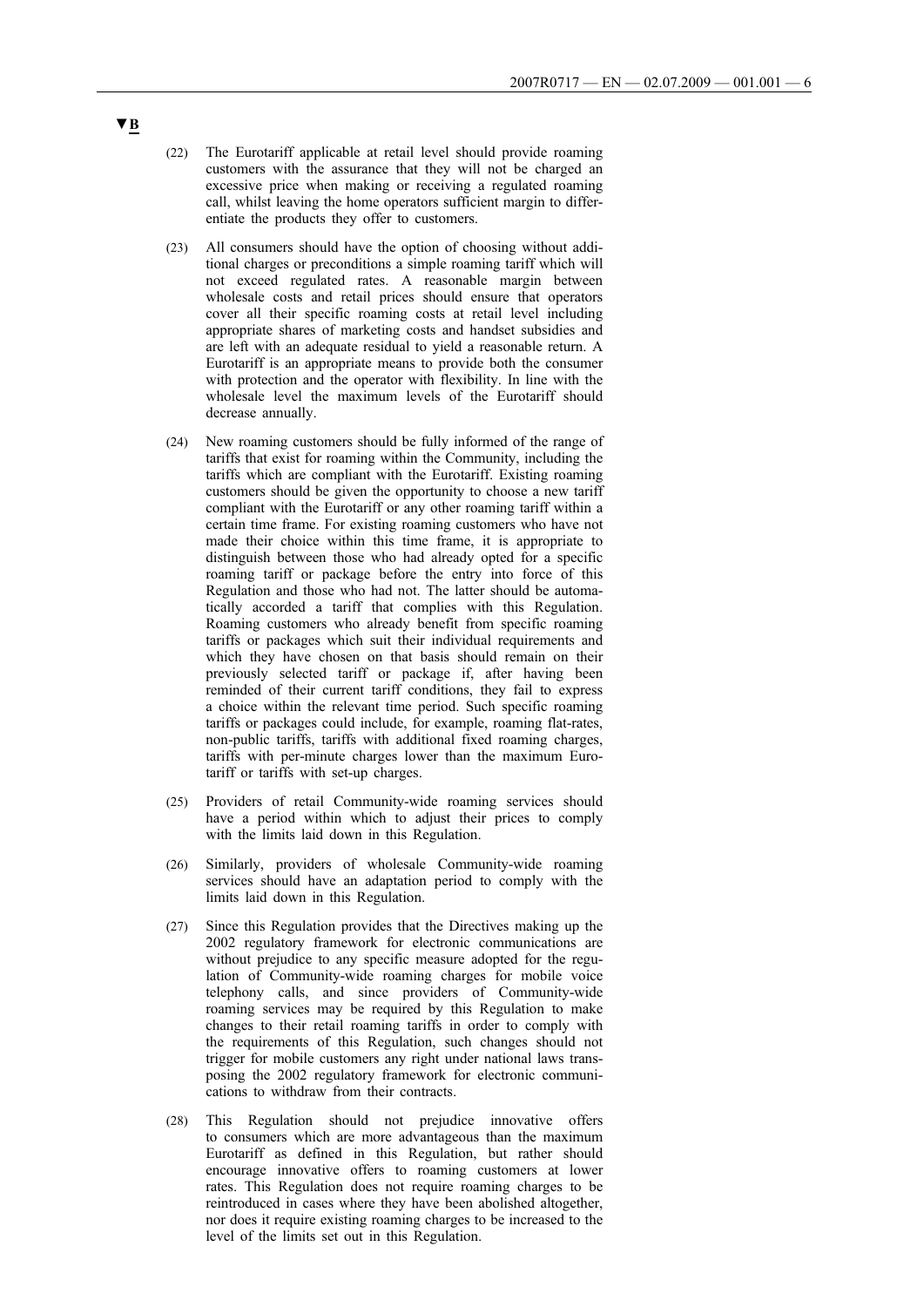- (29) Home providers may offer a fair-use, all-inclusive, monthly flatrate to which no charge limits apply. This flat-rate could cover Community-wide roaming voice and/or data communication services (including Short Message Service (SMS) and Multimedia Messaging Service (MMS)) within the Community.
- (30) To ensure that all users of mobile voice telephony may benefit from the provisions of this Regulation, the retail pricing requirements should apply regardless of whether roaming customers have a pre-paid or a post-paid contract with their home provider, and regardless of whether the home provider has its own network, is a mobile virtual network operator or is a reseller of mobile voice telephony services.
- (31) Where Community providers of mobile telephony services find the benefits of interoperability and end-to-end connectivity for their customers jeopardised by the termination, or threat of termination, of their roaming arrangements with mobile network operators in other Member States, or are unable to provide their customers with service in another Member State as a result of a lack of agreement with at least one wholesale network provider, national regulatory authorities should make use, where necessary, of the powers under Article 5 of the Access Directive to ensure adequate access and interconnection in order to guarantee such end-to-end connectivity and the interoperability of services, taking into account the objectives of Article 8 of the Framework Directive, in particular the creation of a fully functioning single market for electronic communications services.
- (32) In order to improve the transparency of retail prices for making and receiving regulated roaming calls within the Community and to help roaming customers make decisions on the use of their mobile telephones while abroad, providers of mobile telephony services should enable their roaming customers easily to obtain information free of charge on the roaming charges applicable to them when making or receiving voice calls in a visited Member State. Moreover, providers should give their customers, on request and free of charge, additional information on the per-minute or per-unit data charges (including VAT) for the making or receiving of voice calls and also for the sending and receiving of SMS, MMS and other data communication services in the visited Member State.
- (33) Transparency also requires that providers furnish information on roaming charges, in particular on the Eurotariff and the allinclusive flat-rate should they offer one, when subscriptions are taken out and each time there is a change in roaming charges. Home providers should provide information on roaming charges by appropriate means such as invoices, the internet, TV advertisements or direct mail. Home providers should ensure that all their roaming customers are aware of the availability of regulated tariffs and should send a clear and unbiased communication to these customers describing the conditions of the Eurotariff and the right to switch to and from it.
- (34) The national regulatory authorities which are responsible for carrying out tasks under the 2002 regulatory framework for electronic communications should have the powers needed to supervise and enforce the obligations under this Regulation within their territory. They should also monitor developments in the pricing of voice and data services for mobile customers when roaming within the Community including, where appropriate, the specific costs related to roaming calls made and received in the outermost regions of the Community and the need to ensure that these costs can be adequately recovered on the wholesale market, and that traffic steering techniques are not used to limit choice to the detriment of customers. They should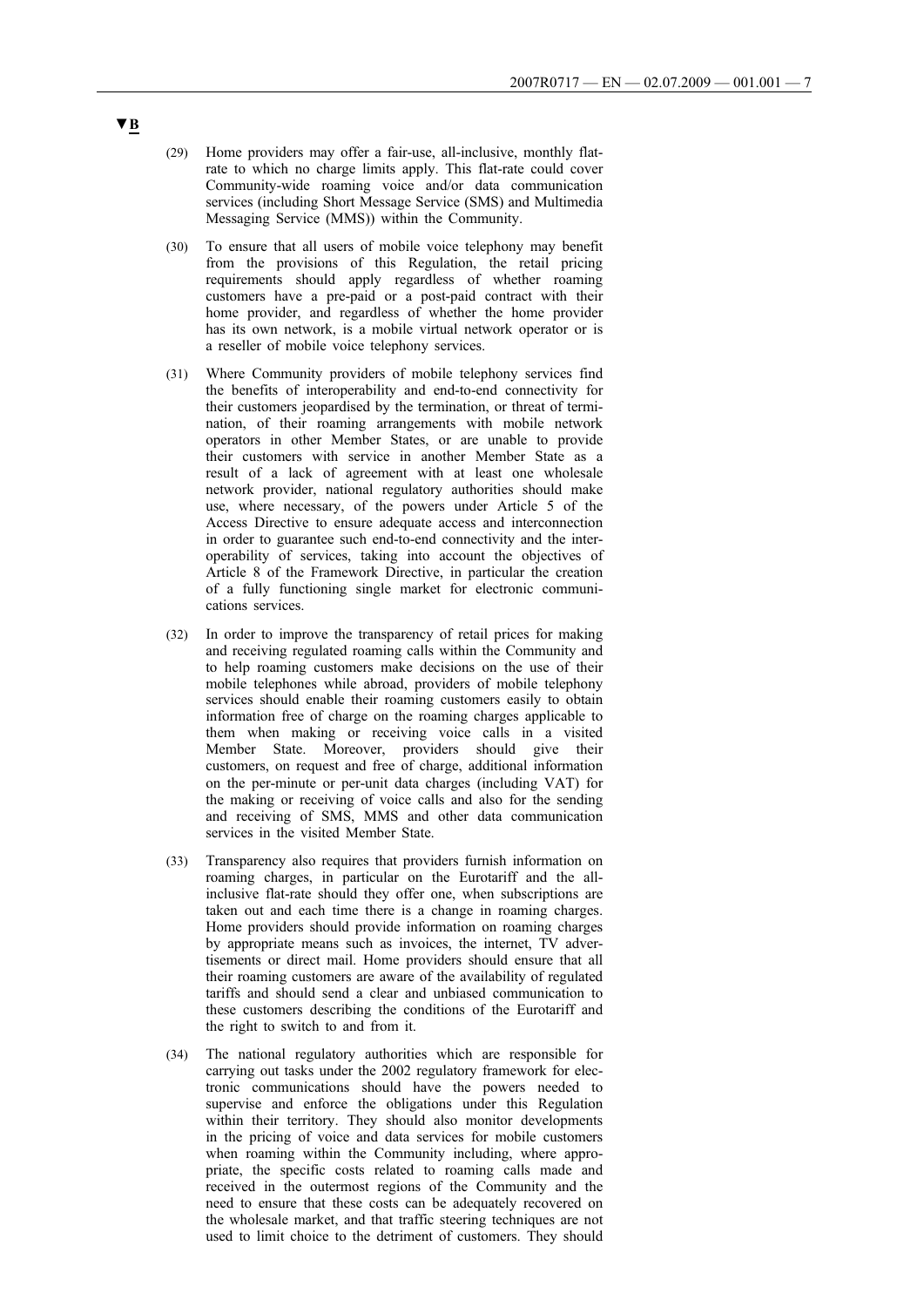ensure that up-to-date information on the application of this Regulation is made available to interested parties and publish the results of such monitoring every six months. Information should be provided on corporate, post-paid and pre-paid customers separately.

- (35) In-country roaming in the outermost regions of the Community where mobile telephony licences are distinct from those issued in respect of the rest of the national territory could benefit from rate reductions equivalent to those practised on the Community roaming market. The implementation of this Regulation should not give rise to less favourable pricing treatment for customers using in-country roaming services as opposed to customers using Community-wide roaming services. To this end, the national authorities may take additional measures consistent with Community law.
- (36) In view of the fact that, in addition to voice telephony, new mobile data communication services are gaining ever more ground, this Regulation should make it possible to monitor market developments in those services too. The Commission, therefore, should also monitor the market for roaming data communication services, including SMS and MMS.
- (37) Member States should provide for a system of penalties to be applied in the event of breach of this Regulation.
- (38) Since the objectives of this Regulation, namely to establish a common approach to ensure that users of public mobile telephone networks when travelling within the Community do not pay excessive prices for Community-wide roaming services when making or receiving voice calls, thereby achieving a high level of consumer protection while safeguarding competition between mobile operators, cannot be sufficiently achieved by the Member States in a secure, harmonised and timely manner and can therefore be better achieved at Community level, the Community may adopt measures, in accordance with the principle of subsidiarity as set out in Article 5 of the Treaty. In accordance with the principle of proportionality, as set out in that Article, this Regulation does not go beyond what is necessary in order to achieve those objectives.
- (39) This common approach should be established for a limited time period. This Regulation may, in the light of a review to be carried out by the Commission, be extended or amended. The Commission should review the effectiveness of this Regulation and the contribution which it makes to the implementation of the regulatory framework and the smooth functioning of the internal market and also examine the impact of this Regulation on the smaller mobile telephony providers in the Community and their position in the Community-wide roaming market,

### HAVE ADOPTED THIS REGULATION:

### *Article 1*

#### **Subject matter and scope**

### **▼M1**

This Regulation introduces a common approach to ensuring that users of public mobile communications networks when travelling within the Community do not pay excessive prices for Community-wide roaming services in comparison with competitive national prices, when making calls and receiving calls, when sending and receiving SMS messages and when using packet switched data communication services, thereby contributing to the smooth functioning of the internal market while achieving a high level of consumer protection, fostering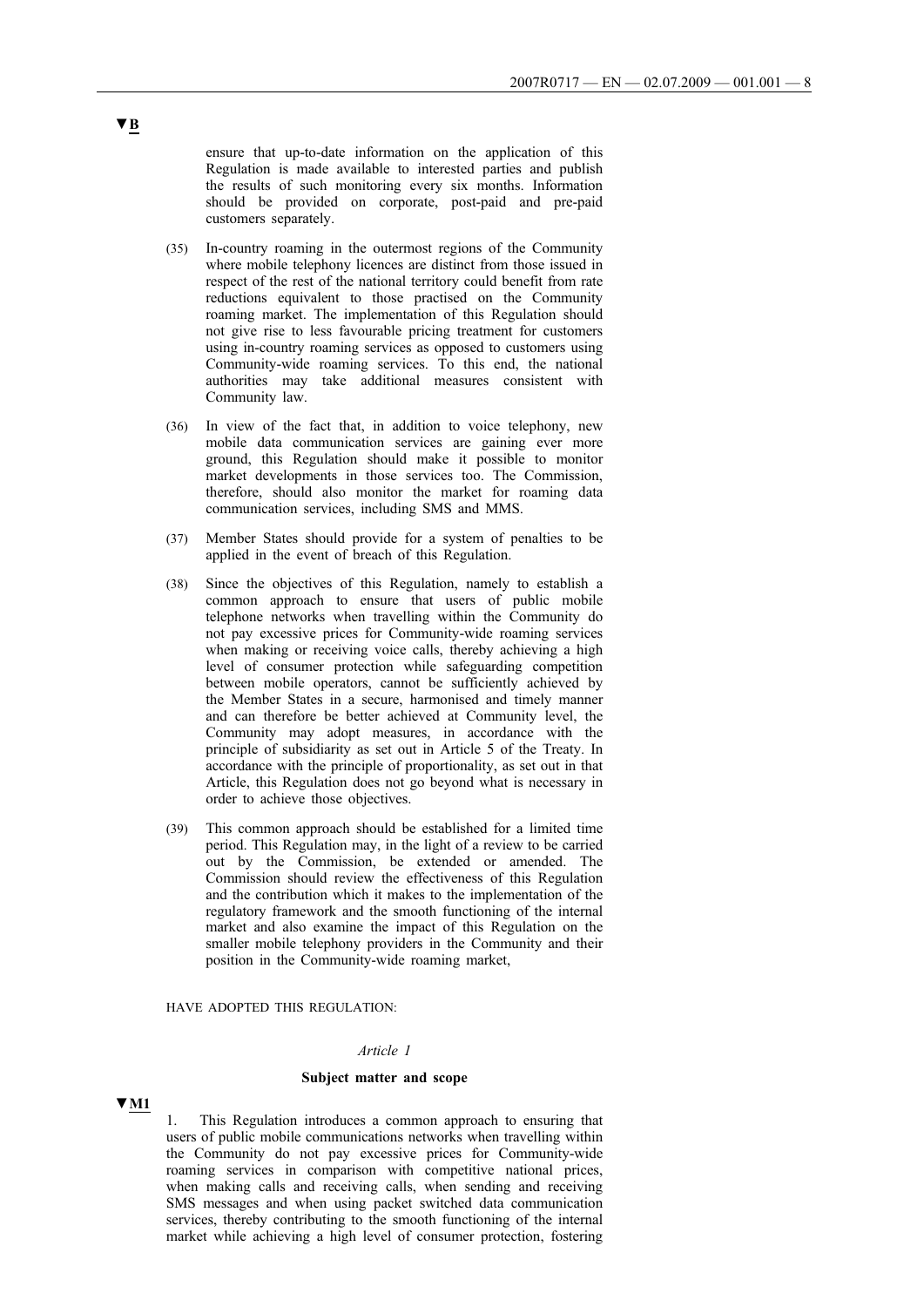competition and transparency in the market and offering both incentives for innovation and consumer choice.

It lays down rules on the charges that may be levied by mobile operators for the provision of Community-wide roaming services for voice calls and SMS messages originating and terminating within the Community and for packet switched data communication services used by roaming customers while roaming on a mobile communications network in another Member State. It applies both to charges levied between network operators at wholesale level and, where appropriate, to charges levied by home providers at retail level.

## **▼B**

2. This Regulation also lays down rules aimed at increasing price transparency and improving the provision of information on charges to users of Community-wide roaming services.

This Regulation constitutes a specific measure within the meaning of Article  $1(5)$  of the Framework Directive.

## **▼M1**

The charge limits set out in this Regulation are expressed in euro. Where charges governed by Articles 3, 4, 4a and 4b and Article 6a(3) and (4) are denominated in other currencies, the initial limits pursuant to those Articles shall be determined in those currencies, in the case of Articles 3 and 4 by applying the reference exchange rates prevailing on 30 June 2007, and in the case of Articles 4a and 4b and Article 6a(3) and (4) by applying the reference exchange rates published on 6 May 2009 by the European Central Bank in the *Official Journal of the European Union*.

For the purposes of the subsequent reductions in those limits provided for in Articles  $3(2)$ ,  $4(2)$  and  $6a(4)$ , the revised values shall be determined by applying the reference exchange rates so published one month preceding the date from which the revised values apply. The same reference exchange rates shall be applied to revise annually the value of the charges governed by Articles 4a and 4b and Article 6a(3) where these charges are denominated in currencies other than the euro.

## **▼B**

#### *Article 2*

## **Definitions**

1. For the purposes of this Regulation, the definitions set out in Article 2 of the Access Directive, Article 2 of the Framework Directive, and Article 2 of the Universal Service Directive shall apply.

In addition to the definitions referred to in paragraph 1, the following definitions shall apply:

(a) 'Eurotariff' means any tariff not exceeding the maximum charge, provided for in Article 4, which a home provider may levy for the provision of regulated roaming calls in compliance with that Article;

# **▼M1**

- (b) 'home provider' means an undertaking that provides a roaming customer with terrestrial public mobile communications services either via its own network or as a mobile virtual network operator or reseller;
- (c) 'home network' means a terrestrial public mobile communications network located within a Member State and used by a home provider for the provision of terrestrial public mobile communications services to a roaming customer;
- (d) 'Community-wide roaming' means the use of a mobile telephone or other device by a roaming customer to make or receive intra-Community calls, to send or receive SMS messages, or to use packet switched data communications, while in a Member State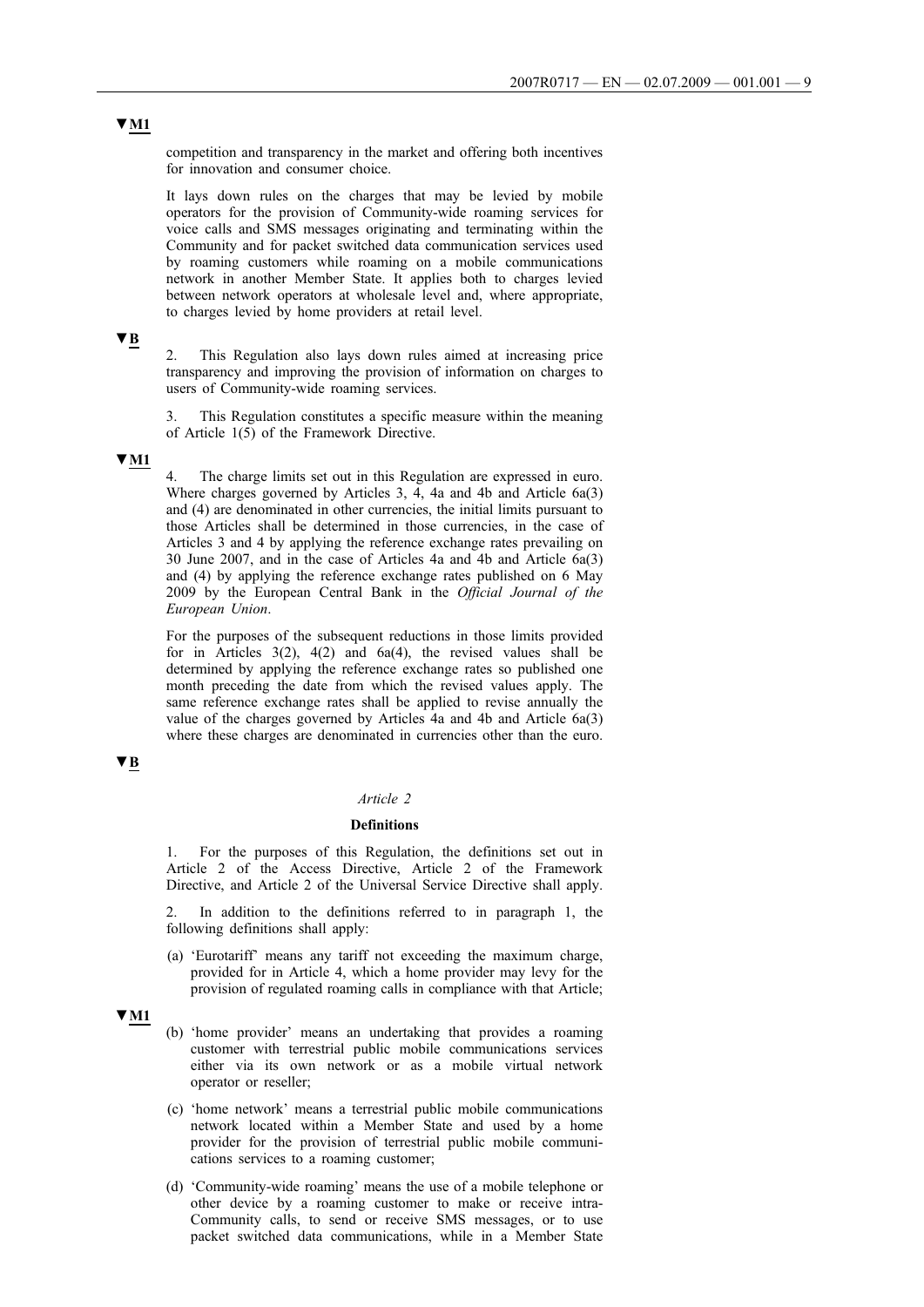other than that in which that customer's home network is located, by means of arrangements between the operator of the home network and the operator of the visited network;

- (e) 'regulated roaming call' means a mobile voice telephony call made by a roaming customer, originating on a visited network and terminating on a public communications network within the Community or received by a roaming customer, originating on a public communications network within the Community and terminating on a visited network;
- (f) 'roaming customer' means a customer of a provider of terrestrial public mobile communications services, by means of a terrestrial public mobile network situated in the Community, whose contract or arrangement with his home provider permits the use of a mobile telephone or other device to make or to receive calls, to send or receive SMS messages, or to use packet switched data communications on a visited network by means of arrangements between the operator of the home network and the operator of the visited network;
- (g) 'visited network' means a terrestrial public mobile communications network situated in a Member State other than that of the home network and permitting a roaming customer to make or receive calls, to send or receive SMS messages or to use packet switched data communications, by means of arrangements with the operator of the home network;
- (h) 'Euro-SMS tariff' means any tariff not exceeding the maximum charge provided for in Article 4b, which a home provider may levy for the provision of regulated roaming SMS messages in accordance with that Article;
- (i) 'SMS message' means a Short Message Service text message, composed principally of alphabetical and/or numerical characters, capable of being sent between mobile and/or fixed numbers assigned in accordance with national numbering plans;
- (j) 'regulated roaming SMS message' means an SMS message sent by a roaming customer, originating on a visited network and terminating on a public communications network within the Community or received by a roaming customer, originating on a public communications network within the Community and terminating on a visited network;
- (k) 'regulated data roaming service' means a roaming service enabling the use of packet switched data communications by a roaming customer by means of his mobile telephone or other mobile device while it is connected to a visited network. A regulated data roaming service does not include the transmission or receipt of regulated roaming calls or SMS messages, but does include the transmission and receipt of MMS messages.

### **▼B**

### *Article 3*

### **Wholesale charges for the making of regulated roaming calls**

1. The average wholesale charge that the operator of a visited network may levy from the operator of a roaming customer's home network for the provision of a regulated roaming call originating on that visited network, inclusive inter alia of origination, transit and termination costs, shall not exceed EUR 0,30 per minute.

## **▼M1**

2. The average wholesale charge referred to in paragraph 1 shall apply between any pair of operators and shall be calculated over a twelve-month period or any such shorter period as may remain before the end of the period of application of a maximum average wholesale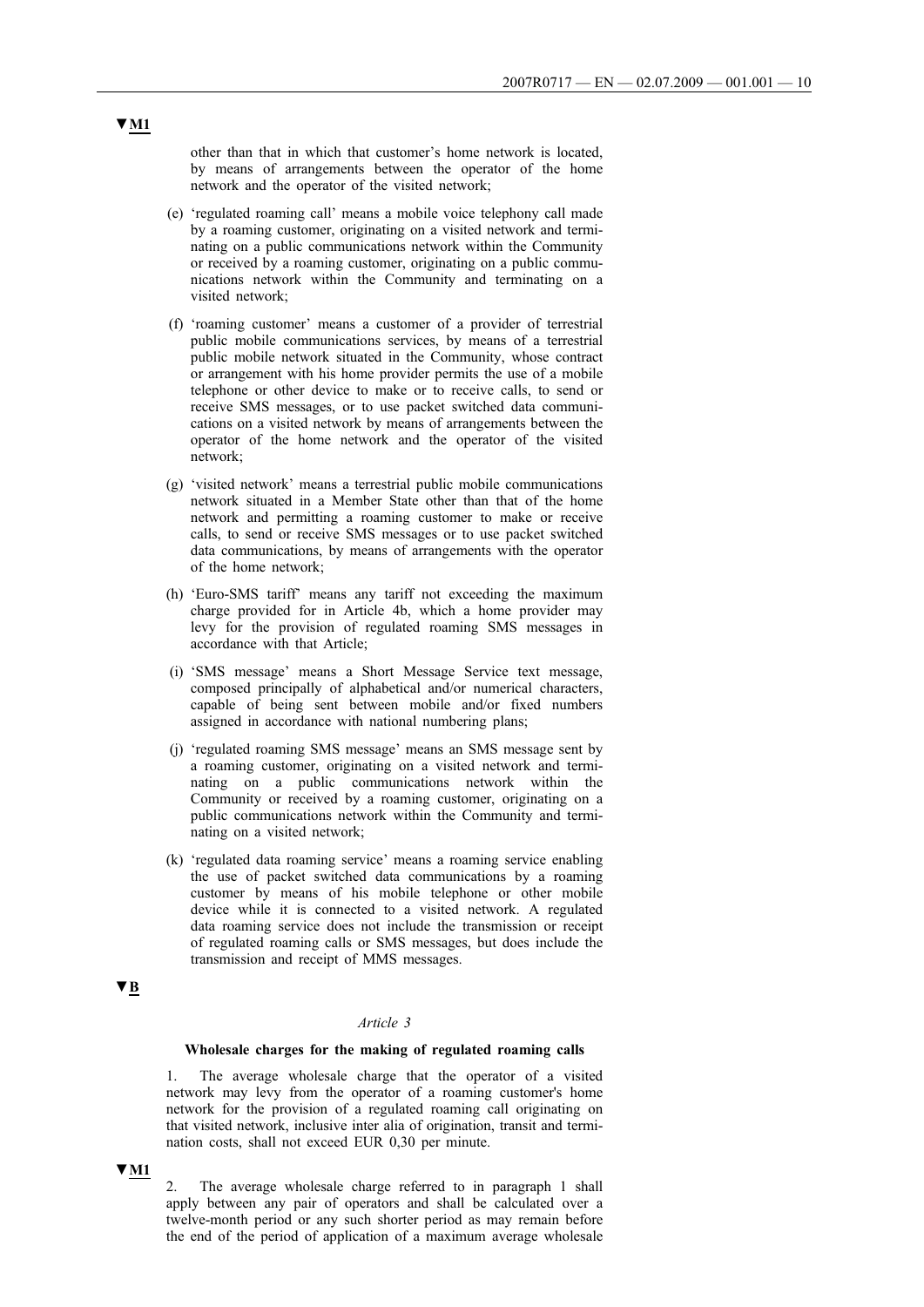# **▼M1**

charge as provided for in this paragraph or the expiry of this Regulation. The maximum average wholesale charge shall decrease to EUR 0,28 and EUR 0,26, on 30 August 2008 and on 1 July 2009 respectively and shall further decrease to EUR 0,22 and EUR 0,18, on 1 July 2010 and on 1 July 2011 respectively.

## **▼B**

3. The average wholesale charge referred to in paragraph 1 shall be calculated by dividing the total wholesale roaming revenue received by the total number of wholesale roaming minutes sold for the provision of wholesale roaming calls within the Community by the relevant operator over the relevant period. The operator of the visited network shall be permitted to make a distinction between peak and off-peak charges.

## **▼M1**

However, with effect from 1 July 2009, the average wholesale charge referred to in paragraph 1 shall be calculated by dividing the total wholesale roaming revenue received by the total number of wholesale roaming minutes actually used for the provision of wholesale roaming calls within the Community by the relevant operator over the relevant period, aggregated on a per second basis adjusted to take account of the possibility for the operator of the visited network to apply an initial minimum charging period not exceeding 30 seconds.

## **▼B**

## *Article 4*

### **Retail charges for regulated roaming calls**

1. Home providers shall make available and actively offer to all their roaming customers, clearly and transparently, a Eurotariff as provided for in paragraph 2. This Eurotariff shall not entail any associated subscription or other fixed or recurring charges and may be combined with any retail tariff.

When making this offer, home providers shall remind any of their roaming customers who, before 30 June 2007, had chosen a specific roaming tariff or package of the conditions applicable to that tariff or package.

# **▼M1**

2. The retail charge (excluding VAT) of a Eurotariff which a home provider may levy from its roaming customer for the provision of a regulated roaming call may vary for any roaming call but shall not exceed EUR 0,49 per minute for any call made or EUR 0,24 per minute for any call received. The price ceiling for calls made shall decrease to EUR 0,46 and EUR 0,43 and for calls received to EUR 0,22 and EUR 0,19, on 30 August 2008 and on 1 July 2009 respectively. The price ceiling for calls made shall further decrease to EUR 0,39 and EUR 0,35 and for calls received to EUR 0,15 and EUR 0,11 on 1 July 2010 and on 1 July 2011 respectively.

With effect from 1 July 2010, home providers shall not levy any charge from their roaming customers for the receipt by them of a roaming voicemail message. This shall be without prejudice to other applicable charges such as those for listening to such messages.

With effect from 1 July 2009 every home provider shall charge its roaming customers for the provision of any regulated roaming call to which a Eurotariff applies, whether made or received, on a per second basis.

By way of derogation from the third subparagraph, the home provider may apply an initial minimum charging period not exceeding 30 seconds to calls made which are subject to a Eurotariff.

## **▼B**

3. All roaming customers shall be offered a tariff as set out in paragraph 2.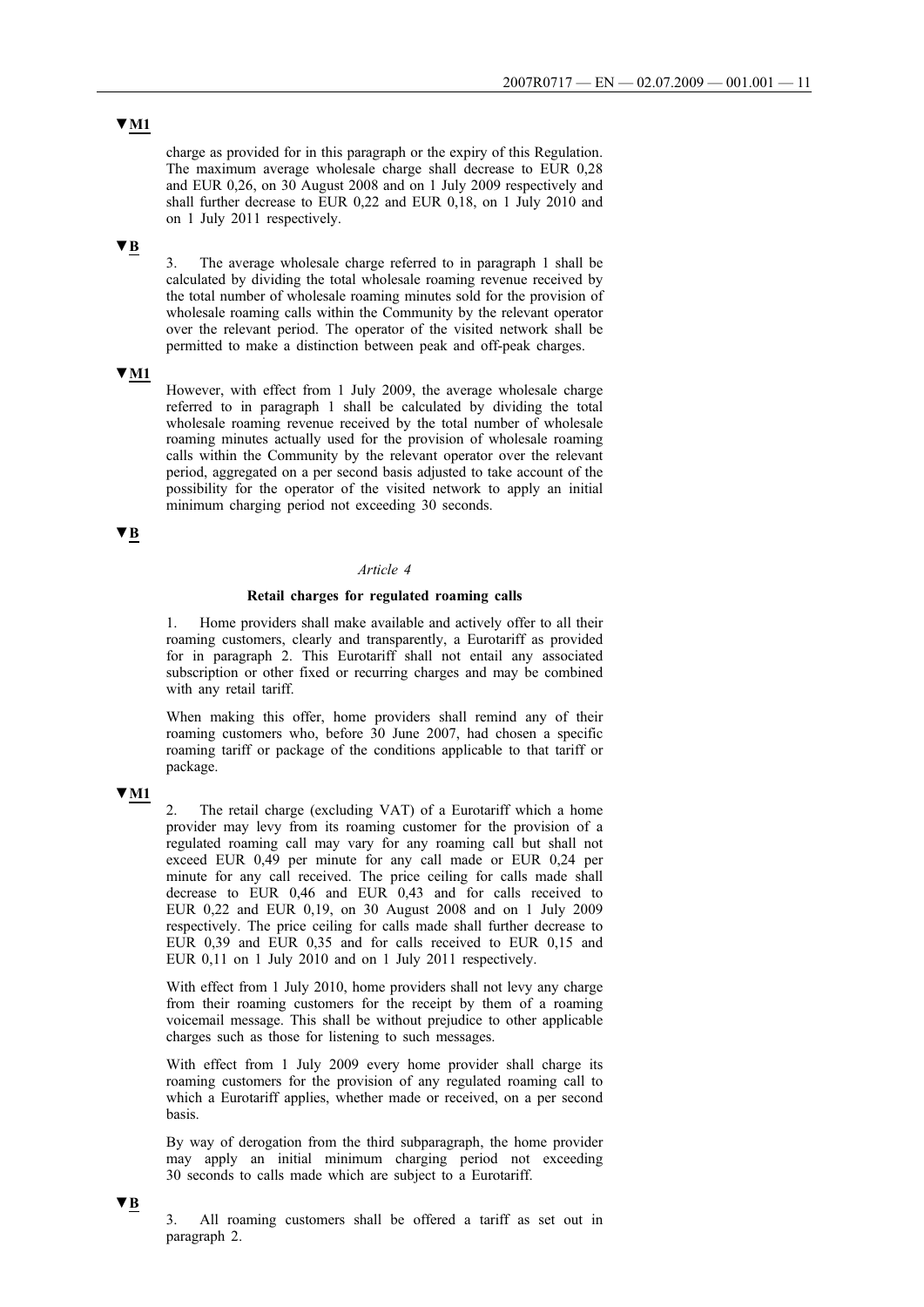All existing roaming customers shall be given the opportunity by 30 July 2007 to opt deliberately for a Eurotariff or any other roaming tariff, and shall be allowed a period of two months within which to make their choice known to their home provider. The requested tariff shall be activated no later than one month after receipt by the home provider of the customer's request.

Roaming customers who within that period of two months have not expressed their choice shall automatically be provided with a Eurotariff as set out in paragraph 2.

However, roaming customers who before 30 June 2007 had already made a deliberate choice of a specific roaming tariff or package other than the roaming tariff which they would have been accorded in the absence of such choice, and who fail to express a choice pursuant to this paragraph, shall remain on their previously chosen tariff or package.

# **▼M1**

4. Any roaming customer may request, at any point after the process set out in paragraph 3 has been completed, to switch to or from a Eurotariff. Any switch must be made within one working day of receipt of the request and free of charge and shall not entail conditions or restrictions pertaining to other elements of the subscription, save that where a roaming customer who has subscribed to a special roaming package which includes more than one roaming service (namely, voice, SMS and/or data) wishes to switch to a Eurotariff, the home provider may require the switching customer to forego the benefits of the other elements of that package. A home provider may delay a switch until the previous roaming tariff has been effective for a minimum specified period not exceeding three months.

### *Article 4a*

## **Wholesale charges for regulated roaming SMS messages**

1. With effect from 1 July 2009, the average wholesale charge that the operator of a visited network may levy from the operator of a roaming customer's home network, for the provision of a regulated roaming SMS message originating on that visited network, shall not exceed EUR 0,04 per SMS message.

2. The average wholesale charge referred to in paragraph 1 shall apply between any pair of operators and shall be calculated over a twelve-month period or any such shorter period as may remain before the expiry of this Regulation.

The average wholesale charge referred to in paragraph 1 shall be calculated by dividing the total wholesale revenue received by the operator of the visited network from each operator of a home network for the origination and transmission of regulated roaming SMS messages within the Community in the relevant period by the total number of such SMS messages originated and transmitted on behalf of the relevant operator of a home network within that period.

The operator of a visited network shall not levy from the operator of a roaming customer's home network any charge, separate from the charge referred to in paragraph 1, for the termination of a regulated roaming SMS message sent to a roaming customer while roaming on its visited network.

### *Article 4b*

#### **Retail charges for regulated roaming SMS messages**

1. Home providers shall make available to all their roaming customers, clearly and transparently, a Euro-SMS tariff as provided for in paragraph 2. The Euro-SMS tariff shall not entail any associated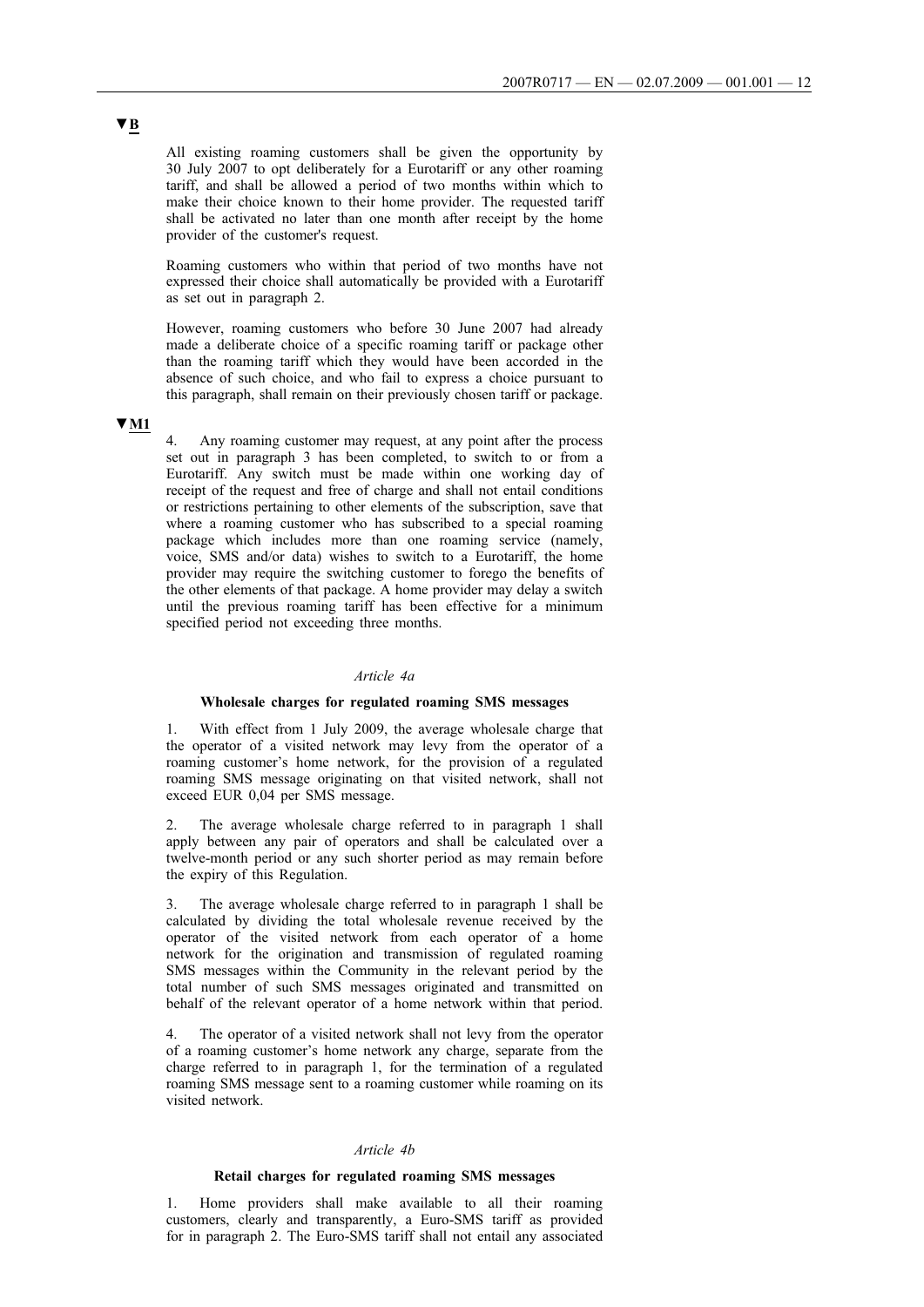subscription or other fixed or recurring charges and may be combined with any retail tariff, subject to the other provisions of this Article.

2. With effect from 1 July 2009, the retail charge (excluding VAT) of a Euro-SMS tariff which a home provider may levy from its roaming customer for a regulated roaming SMS message sent by that roaming customer may vary for any roaming SMS message but shall not exceed EUR 0,11.

3. Home providers shall not levy any charge from their roaming customers for the receipt by them of a regulated roaming SMS message.

4. From 1 July 2009 home providers shall apply a Euro-SMS tariff to all existing roaming customers automatically, with the exception of such roaming customers who have already made a deliberate choice of a specific roaming tariff or package by virtue of which they benefit from a different tariff for regulated roaming SMS messages than they would have been accorded in the absence of such a choice.

5. From 1 July 2009 home providers shall apply a Euro-SMS tariff to all new roaming customers who do not make a deliberate choice to select a different roaming SMS tariff or a tariff package for roaming services which includes a different tariff for regulated roaming SMS messages.

6. Any roaming customer may request to switch to or from a Euro-SMS tariff at any time. Any switch must be made within one working day of receipt of the request and free of charge and shall not entail conditions or restrictions pertaining to elements of the subscription other than roaming. A home provider may delay such a switch until the previous roaming tariff has been effective for a minimum specified period not exceeding three months. A Euro-SMS tariff may always be combined with a Eurotariff.

7. No later than 30 June 2009, home providers shall inform all their roaming customers individually about the Euro-SMS tariff, that it will apply from 1 July 2009 at the latest to all roaming customers who have not made a deliberate choice of a special tariff or package applicable to regulated SMS messages, and about their right to switch to and from it in accordance with paragraph 6.

### *Article 4c*

### **Technical characteristics of regulated roaming SMS messages**

No home provider or operator of a visited network shall alter the technical characteristics of regulated roaming SMS messages in such a way as to make them differ from the technical characteristics of SMS messages provided within its domestic market.

 $\overline{\phantom{a}}$ 

#### *Article 6*

### **Transparency of retail charges for regulated roaming calls and SMS messages**

1. To alert a roaming customer to the fact that he will be subject to roaming charges when making or receiving a call or when sending an SMS message, each home provider shall, except when the customer has notified his home provider that he does not require this service, provide the customer, automatically by means of a Message Service, without undue delay and free of charge, when he enters a Member State other than that of his home network, with basic personalised pricing information on the roaming charges (including VAT) that apply to the making and receiving of calls and to the sending of SMS messages by that customer in the visited Member State.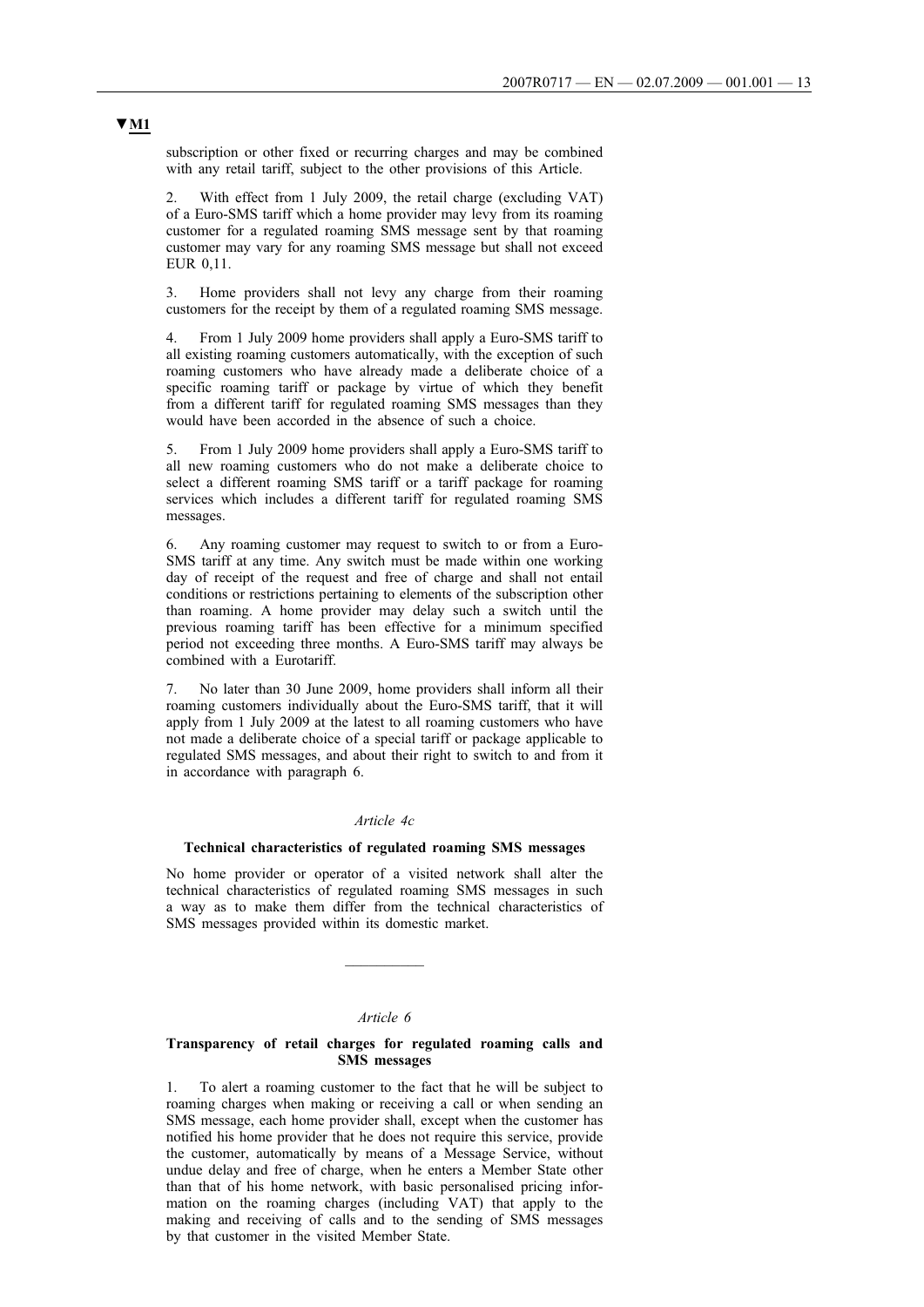This basic personalised pricing information shall include the maximum charges the customer may be subject to under his tariff scheme for:

- (a) making calls within the visited country and back to the Member State of his home network, as well as for calls received; and
- (b) sending regulated roaming SMS messages while in the visited Member State.

It shall also include the free of charge number referred to in paragraph 2 for obtaining more detailed information and information on the possibility of accessing emergency services by dialling the European emergency number 112 free of charge.

A customer who has given notice that he does not require the automatic Message Service shall have the right at any time and free of charge to require the home provider to provide the service again.

Home providers shall provide blind or partially-sighted customers with this basic personalised pricing information automatically, by voice call, free of charge, if they so request.

In addition to paragraph 1, customers shall have the right to request and receive, free of charge, and irrespective of their location within the Community, more detailed personalised pricing information on the roaming charges that apply in the visited network to voice calls, SMS, MMS and other data communication services, and information on the transparency measures applicable by virtue of this Regulation, by means of a mobile voice call or by SMS. Such a request shall be to a free-of-charge number designated for this purpose by the home provider.

3. Home providers shall provide all users with full information on applicable roaming charges, in particular on the Eurotariff and the Euro-SMS tariff, when subscriptions are taken out. They shall also provide their roaming customers with updates on applicable roaming charges without undue delay each time there is a change in these charges.

Home providers shall take the necessary steps to secure awareness by all their roaming customers of the availability of the Eurotariff and the Euro-SMS tariff. They shall in particular communicate to all roaming customers by 30 July 2007 the conditions relating to the Eurotariff and by 30 June 2009 the conditions relating to the Euro-SMS tariff, in each case in a clear and unbiased manner. They shall send a reminder at reasonable intervals thereafter to all customers who have opted for another tariff.

#### *Article 6a*

### **Transparency and safeguard mechanisms for regulated data roaming services**

1. Home providers shall ensure that their roaming customers, both before and after the conclusion of a contract, are kept adequately informed of the charges which apply to their use of regulated data roaming services, in ways which facilitate customers' understanding of the financial consequences of such use and permit them to monitor and control their expenditure on regulated data roaming services in accordance with paragraphs 2 and 3.

Where appropriate, home providers shall inform their customers, before the conclusion of a contract and on a regular basis thereafter, of the risk of automatic and uncontrolled data roaming connection and download. Furthermore, home providers shall explain to their customers, in a clear and easily understandable manner, how to switch off these automatic data roaming connections in order to avoid uncontrolled consumption of data roaming services.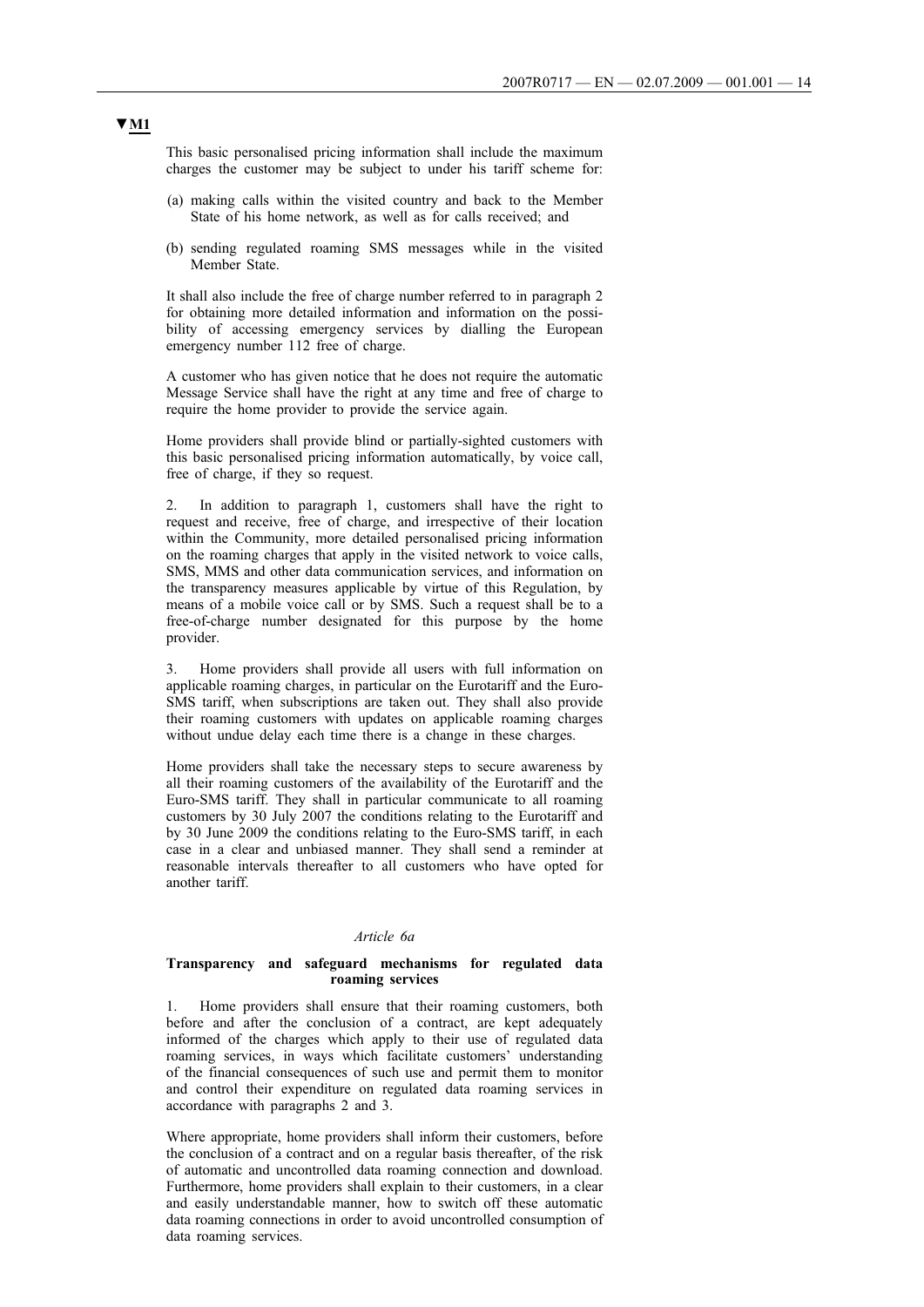2. From 1 July 2009 at the latest, an automatic message from the home provider shall inform the roaming customer that he is roaming and provide basic personalised tariff information on the charges applicable to the provision of regulated data roaming services to that roaming customer in the Member State concerned, except where the customer has notified his home provider that he does not require this information.

Such basic personalised tariff information shall be delivered to the roaming customer's mobile telephone or other device, for example by an SMS message, an e-mail or a pop-up window on the computer, every time the roaming customer enters a Member State other than that of his home network and initiates for the first time a regulated data roaming service in that particular Member State. It shall be provided free of charge at the moment the roaming customer initiates a regulated data roaming service, by an appropriate means adapted to facilitate its receipt and easy comprehension.

A customer who has notified his home provider that he does not require the automatic tariff information shall have the right at any time and free of charge to require the home provider to provide this service again.

3. By 1 March 2010, each home provider shall grant to all their roaming customers the opportunity to opt deliberately and free of charge for a facility which provides information on the accumulated consumption expressed in volume or in the currency in which the roaming customer is billed for regulated data roaming services and which guarantees that, without the customer's explicit consent, the accumulated expenditure for regulated data roaming services over a specified period of use does not exceed a specified financial limit.

To this end, the home provider shall make available one or more maximum financial limits for specified periods of use, provided that the customer is informed in advance of the corresponding volume amounts. One of these limits (the default financial limit) shall be close to, but not exceed, EUR 50 of outstanding charges per monthly billing period (excluding VAT).

Alternatively, the home provider may establish limits expressed in volume, provided that the customer is informed in advance of the corresponding financial amounts. One of these limits (the default volume limit) shall have a corresponding financial amount not exceeding EUR 50 of outstanding charges per monthly billing period (excluding VAT).

In addition, the home provider may offer to its roaming customers other limits with different, that is, higher or lower, maximum monthly financial limits.

By 1 July 2010, the default limit in the second and third subparagraphs shall be applicable to all customers who have not opted for another limit.

Each home provider shall also ensure that an appropriate notification is sent to the roaming customer's mobile telephone or other device, for example by an SMS message, an e-mail or a pop-up window on the computer, when the data roaming services have reached 80 % of the agreed financial or volume limit. Customers shall have the right to require their operators to stop sending such notifications and shall have the right at any time and free of charge to require the home provider to provide the service again.

When this financial or volume limit would otherwise be exceeded, a notification shall be sent to the roaming customer's mobile telephone or other device. This notification shall indicate the procedure to be followed if the customer wishes to continue provision of those services and the cost associated with each additional unit to be consumed. If the roaming customer does not respond as prompted in the notification received, the home provider shall immediately cease to provide and to charge the roaming customer for regulated data roaming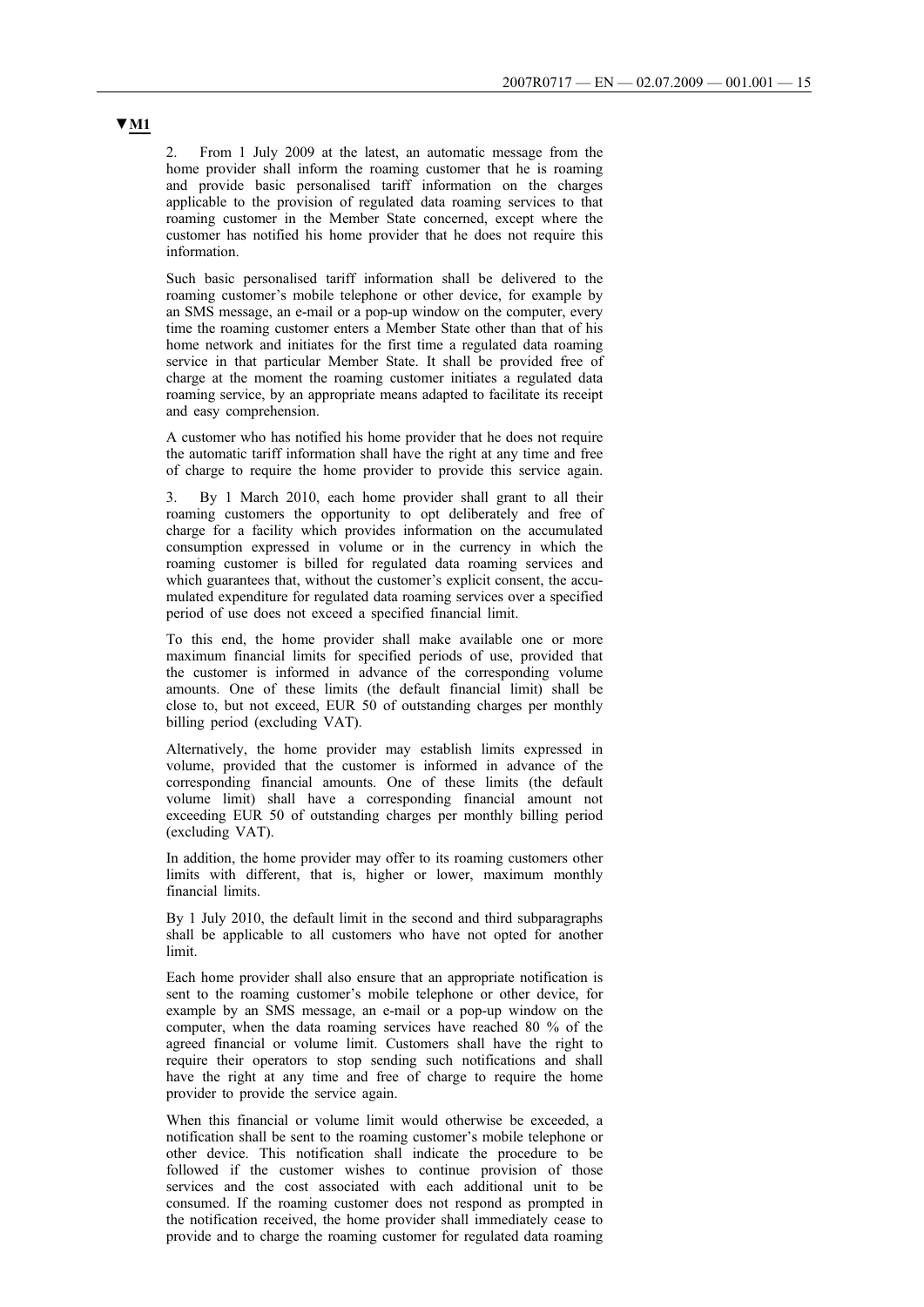services, unless and until the roaming customer requests the continued or renewed provision of those services.

From 1 November 2010, whenever a roaming customer requests to opt for or to remove a 'financial or volume limit' facility, the change must be made within one working day of receipt of the request, free of charge, and shall not entail conditions or restrictions pertaining to other elements of the subscription.

- 4. With effect from 1 July 2009:
- (a) the average wholesale charge that the operator of a visited network may levy from the operator of a roaming customer's home network for the provision of regulated data roaming services by means of that visited network shall not exceed a safeguard limit of EUR 1,00 on 1 July 2009, EUR 0,80 on 1 July 2010 and EUR 0,50 on 1 July 2011 per megabyte of data transmitted. The application of this safeguard limit shall not lead to any distortion or restriction of competition in the wholesale data roaming market in accordance with Article 8(2)(b) of the Framework Directive;
- (b) this average wholesale charge shall apply between any pair of operators and shall be calculated over a twelve-month period or any such shorter period as may remain before the expiry of this Regulation;
- (c) the average wholesale charge referred to in point (a) shall be calculated by dividing the total wholesale revenue received by the operator of the visited network from each operator of a home network for the provision of regulated data roaming services in the relevant period by the total number of megabytes of data actually consumed by the provision of those services within that period, aggregated on a per kilobyte basis.

## **▼B**

### *Article 7*

#### **Supervision and enforcement**

National regulatory authorities shall monitor and supervise compliance with this Regulation within their territory.

### **▼M1**

2. National regulatory authorities shall make up-to-date information on the application of this Regulation, in particular Articles 3, 4, 4a, 4b and 6a, publicly available in a manner that enables interested parties to have easy access to it.

## **▼B**

3. National regulatory authorities shall in preparation for the review provided for in Article 11, monitor developments in wholesale and retail charges for the provision to roaming customers of voice and data communications services, including SMS and MMS, including in the outermost regions referred to in Article 299(2) of the Treaty. National regulatory authorities shall also be alert to the particular case of involuntary roaming in the border regions of neighbouring Member States and monitor whether traffic steering techniques are used to the disadvantage of customers. They shall communicate the results of such monitoring to the Commission, including separate information on corporate, post-paid and pre-paid customers, every six months.

4. National regulatory authorities shall have the power to require undertakings subject to obligations under this Regulation to supply all information relevant to the implementation and enforcement of this Regulation. Those undertakings shall provide such information promptly on request and to the timescales and level of detail required by the national regulatory authority.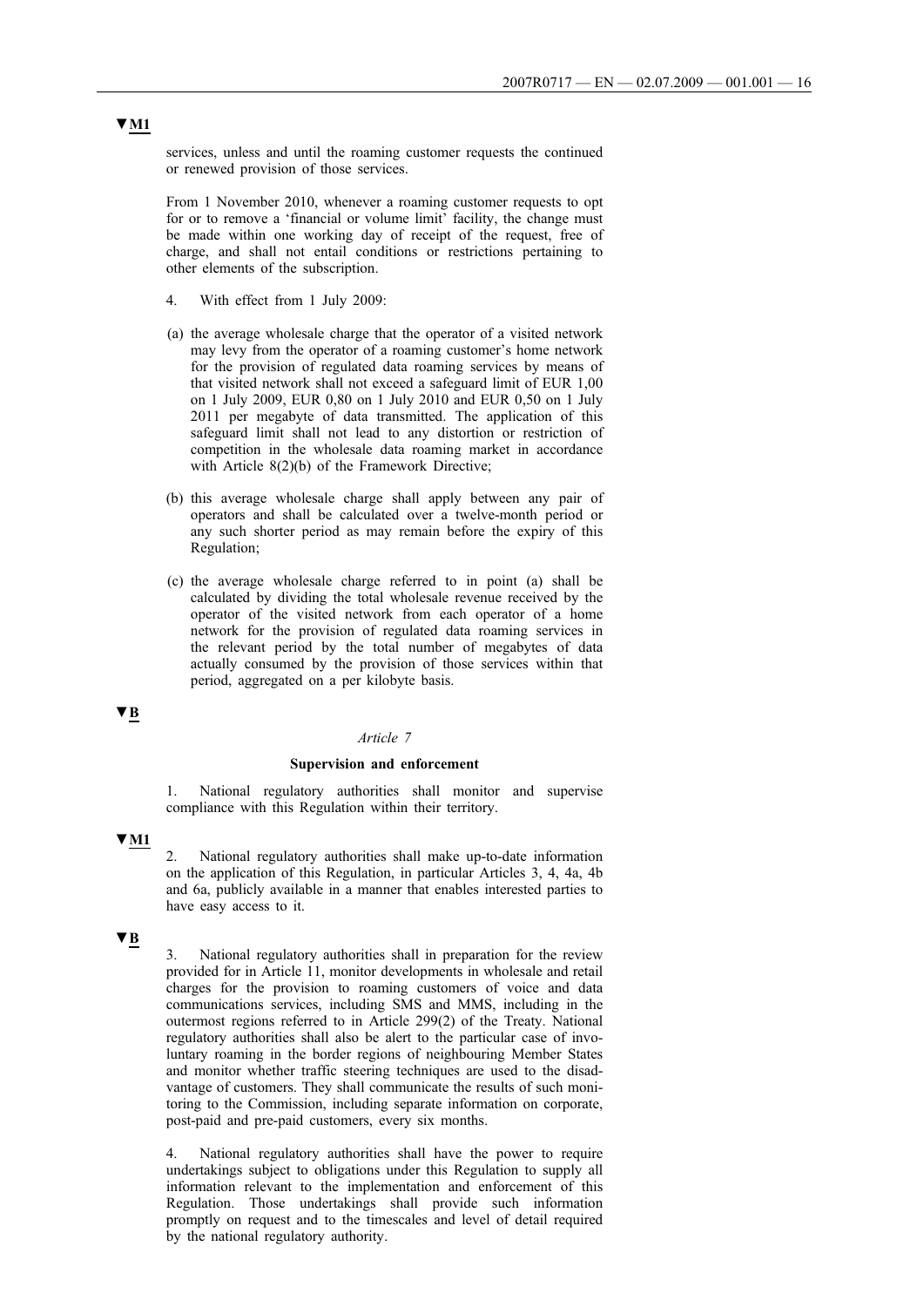# **▼M1**

5. National regulatory authorities may intervene on their own initiative in order to ensure compliance with this Regulation. In particular, they shall, where necessary, make use of the powers under Article 5 of the Access Directive to ensure adequate access and interconnection in order to guarantee the end-to-end connectivity and interoperability of roaming services, for example where subscribers are unable to exchange regulated roaming SMS messages with subscribers of a terrestrial mobile network in another Member State as a result of the absence of an agreement enabling the delivery of those messages.

## **▼B**

6. Where a national regulatory authority finds that a breach of the obligations set out in this Regulation has occurred, it shall have the power to require the immediate cessation of such a breach.

#### *Article 8*

### **Dispute resolution**

1. In the event of a dispute in connection with the obligations laid down in this Regulation between undertakings providing electronic communications networks or services in a Member State, the dispute resolution procedures laid down in Articles 20 and 21 of the Framework Directive shall apply.

2. In the event of an unresolved dispute involving a consumer or end-user and concerning an issue falling within the scope of this Regulation, the Member States shall ensure that the out-of-court dispute resolution procedures laid down in Article 34 of the Universal Service Directive are available.

### **▼M1**

### *Article 9*

### **Penalties**

Member States shall lay down the rules on penalties applicable to infringements of this Regulation and shall take all measures necessary to ensure that they are implemented. The penalties provided for must be effective, proportionate and dissuasive. Member States shall notify those provisions to the Commission no later than 30 March 2008 or, in the case of the additional requirements introduced in Article 3(2) and (3), Article 4(2) and (4) and Articles 4a, 4b, 4c, 6, 6a and 7 by Regulation  $(EC)$  No 544/2009 $(1)$ , no later than 30 March 2010 and shall notify it without delay of any subsequent amendment affecting them.

## **▼B**

### *Article 10*

#### **Amendment to Directive 2002/21/EC (Framework Directive)**

The following paragraph shall be added to Article 1 of Directive 2002/21/EC (Framework Directive):

This Directive and the Specific Directives shall be without prejudice to any specific measure adopted for the regulation of international roaming on public mobile telephone networks within the Community.'

### **▼M1**

### *Article 11*

#### **Review**

1. The Commission shall review the functioning of this Regulation and, after a public consultation, shall report to the European Parliament and the Council no later than 30 June 2011. The Commission shall